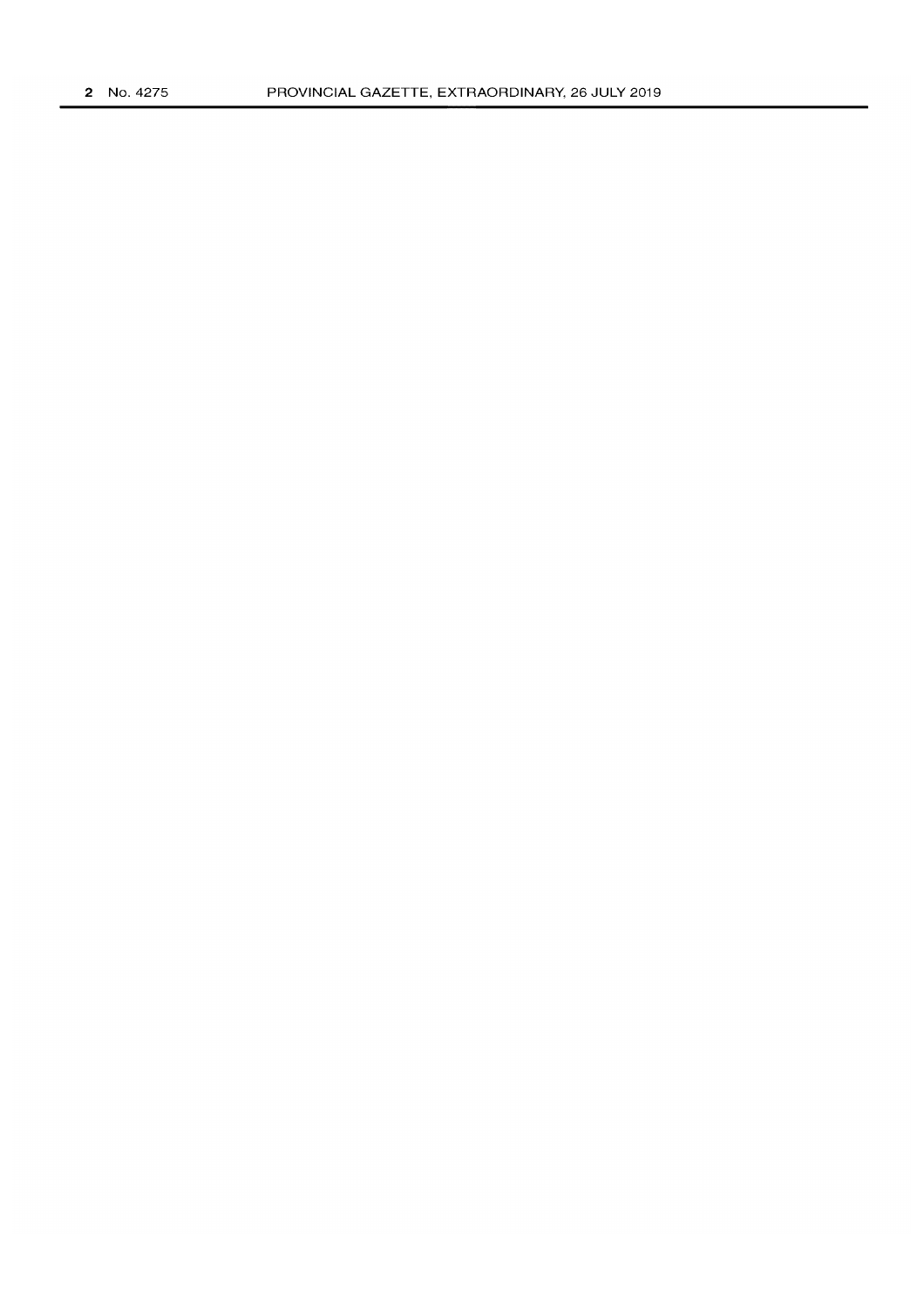#### **CONTENTS**

|     |                                                                                                      | Gazette<br>No. | Page<br>No. |
|-----|------------------------------------------------------------------------------------------------------|----------------|-------------|
|     | <b>LOCAL AUTHORITY NOTICES . PLAASLIKE OWERHEIDS KENNISGEWINGS</b>                                   |                |             |
| 156 | Local Government: Municipal Property Rates Act, 2004: Enoch Maijima Municipality: Municipal Property | 4275           |             |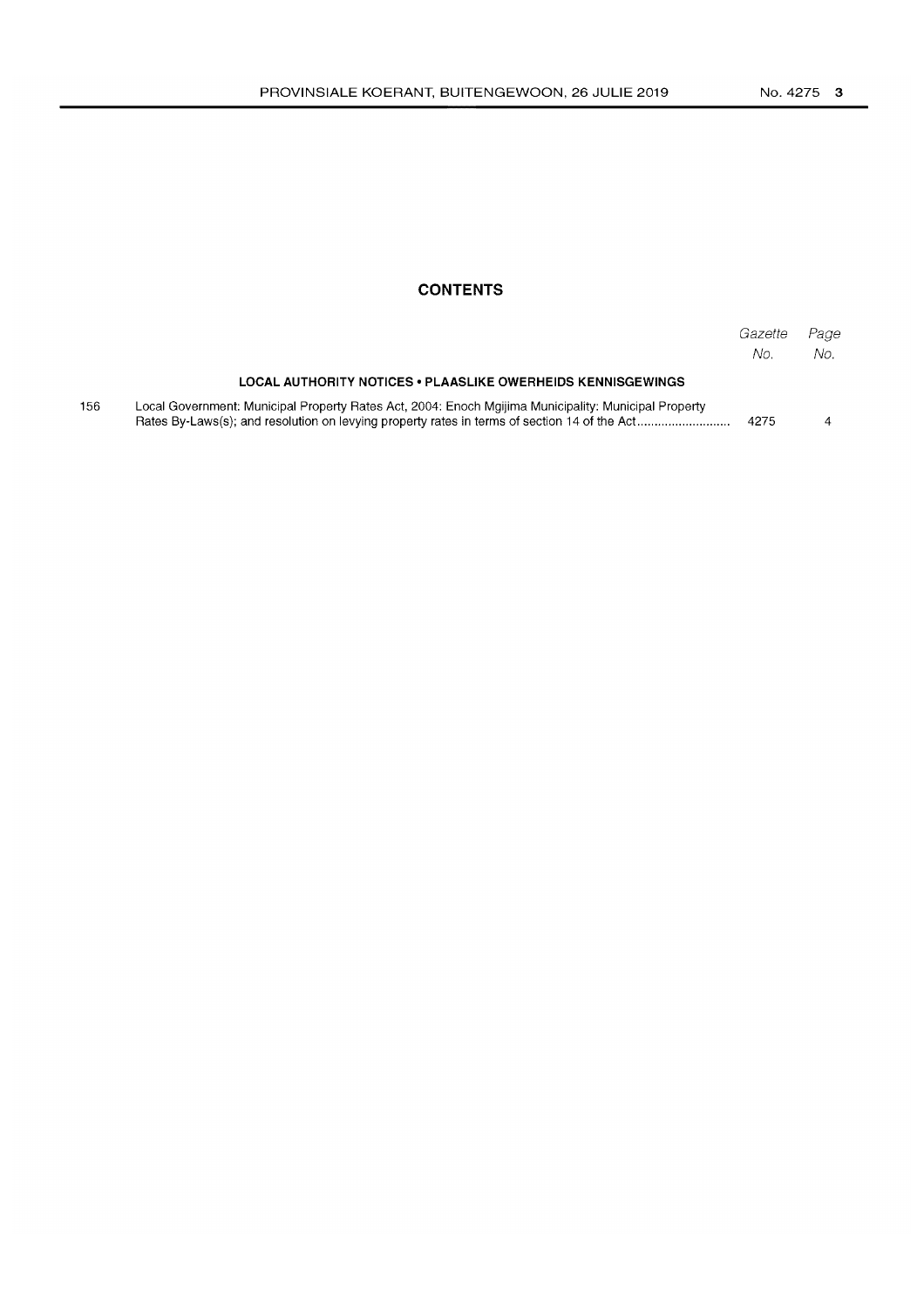# LOCAL AUTHORITY NOTICES • PLAASLIKE OWERHEIDS KENNISGEWINGS

#### LOCAL AUTHORITY NOTICE 156 OF 2019



Notice 31/05/2019 Date No 31 May 2019

Enoch Mgijima MunicipalitY,hereby in terms of section 6 of the Local Government: Municipal property Rates Act, 2004, has by way of 31/05/2019 adopted the Municipality's Property Rates By-law set out hereunder.

#### ENOCH MGIJIMA MUNICIPALITY

#### MUNICIPAL PROPERTY RATES BY-LAW(S)

#### PREAMBLE

WHEREAS section 229(1) of the Constitution requires a municipality to impose rates on property and surcharges on fees for the services provided by or on behalf of the municipality.

AND WHEREAS section 13 of the Municipal Systems Act read with section 162 of the Constitution require a municipality to promulgate municipal by-laws by publishing them in the gazette of the relevant province.

AND WHEREAS section 6 of the Local Government :Municipal Property Rates Act,2004 requires a municipality to adopt by -laws to give effect to the implementation of its property rates policy, the by -laws may differentiate between the different categories of properties and different catergories of owners of properties liable for the payment of rates,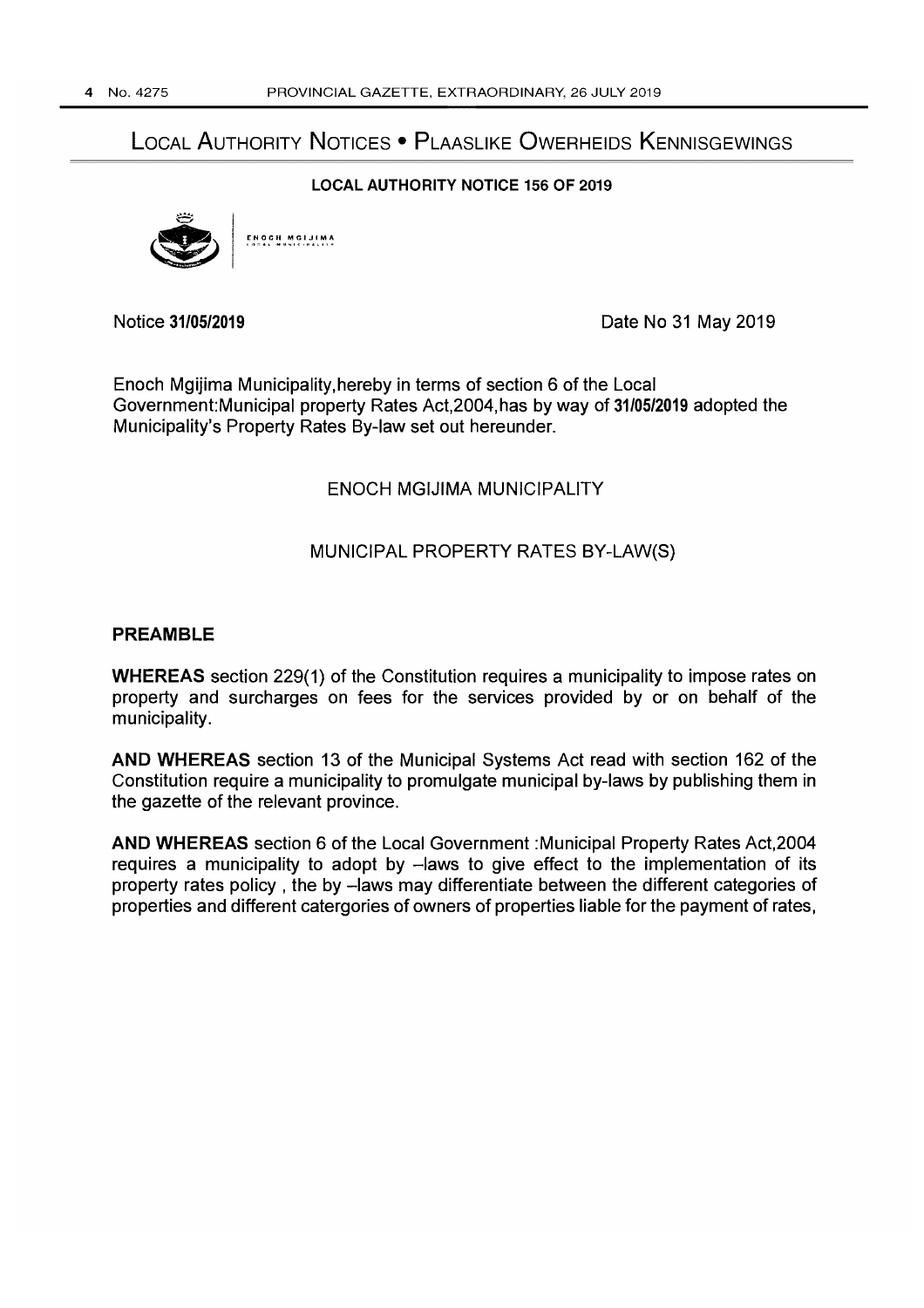#### 1. DEFINITIONS

In this by-Iaw,any word or expressions to which a meaning has been assigned in the Local Government: Municipal Property Rates, 2004 (Act No.6 of 2004), shall bear the same meaning unless the context indicate otherwise.

"Municipality"means Enoch Mgijima Municipality;

'Property Rates Act 'means the Local Government:Municipal Property Rates Act,2004(Act No6 of 2004)

'Rates Policy"means the policy on the levying of rates on ratable properties of the Enoch Mgijima MunicipalitY,contemplated in chapter 2 of the Municipal Propery Rates Act.

## 2. OBJECTS

The object of this by-law is to give effect to the implementation of the Rates Policy as contemplated in section 6 of the Municipal Propert Rates Act.

## 3. ADOPTION AND IMPLEMENTATION OF RATES POLICY

3.1 The municipality shall adopt and implent its Rates Policy consistent with the Municipal Property Rates Act on the levying of rates on rateable property within the jurisdiction of the municipality;and

3.2 The Municipality shall not be entitled to levy rates other than in terms of its Rates Policy.

## 4. CONTENTS OF RATES POLICY

The Rates Policy shall inter alia:

- a. Apply to all rates levied by the Municipality pursuant to the adoption of its Annual Budget;
- b. Comply with the requirements for:
	- i. the adoption and contents of a rates policy specified in section 3 of the Act;
	- ii. the process of community participation specified in section 4 of the Act;and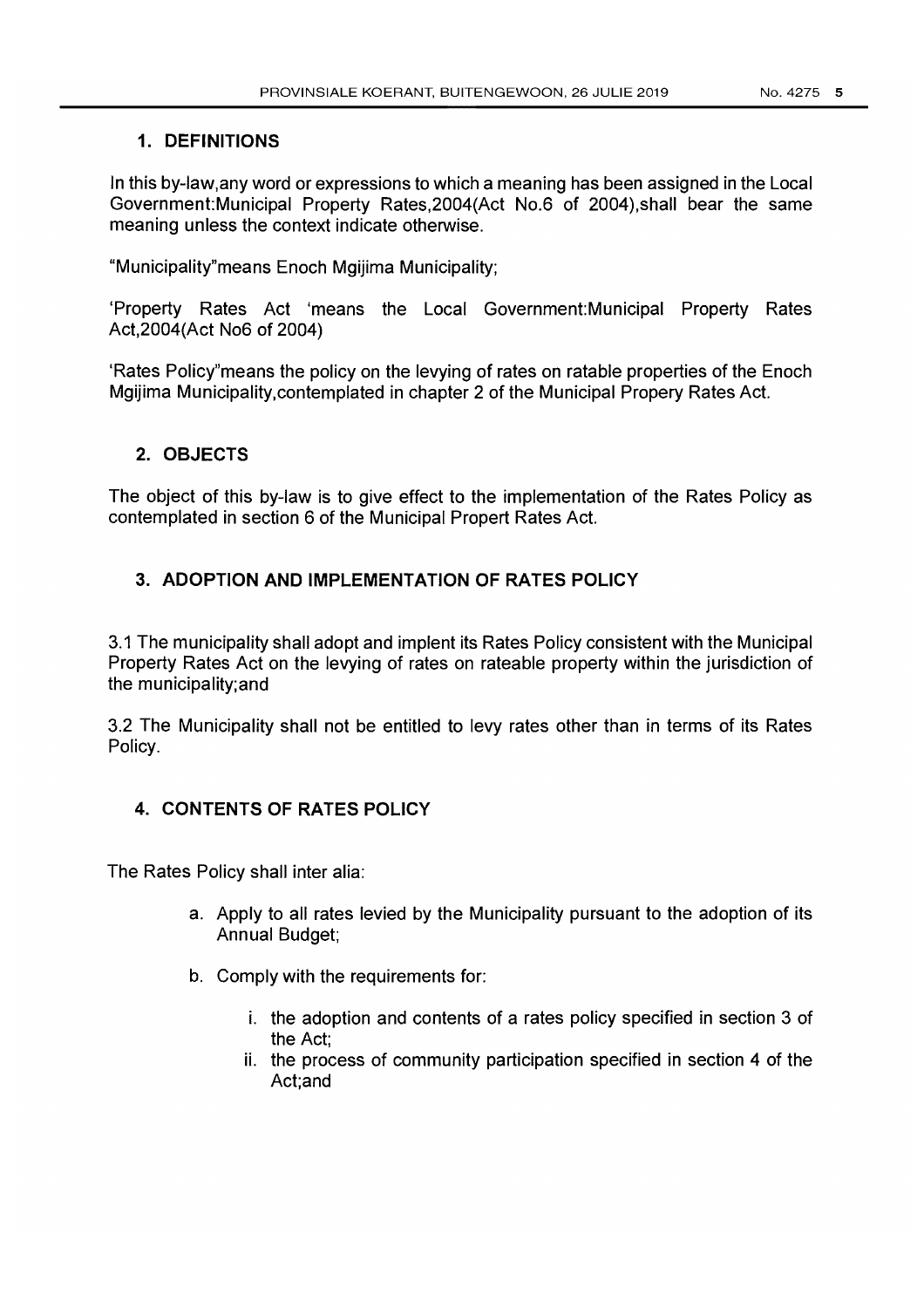- iii. the annual review of a Rates Policy specified in section in section 5 of the Act
- c. Provide for principles ,criteria and implementation measures that are consistent with the Municipality Property Rates Act for the levying of rates which the council may adopt;and
- d. Provide for enforcement mechanisms that are consistent with the Municipal Property Rates Act and the Local Government :Municipal Systems Act, 2000(Act No 32 of 2000)

## 5. **PROPERTY CATEGORIES**

Enoch Mgijima Local Municipality has the following property categories:

- 5.1 Residential properties
- 5.2 Industrial properties
- 5.3 Business and commercial properties
- 5.4 Agricultural properties
- 5.5 Properties owned by an organ of state and used for public service purposes
- 5.6 Public Service Infrastructure properties
- 5.7 Properties owned by public benefit organisation and used for specified public benefit activities
- 5.8 Vacant land, excluding agricultural land
- 5.9 Mining properties
- 5.10 Properties owned by public benefit organisation and used for specified public

#### 6. **ENFORCEMENT OF THE RATES POLICY**

The Municipality's Rates Policy shall be enforced through the Credit Control and Debt Collection Policy and any futher enforcement mechanisms stipulated in the Act and the Municipality's Rates Policy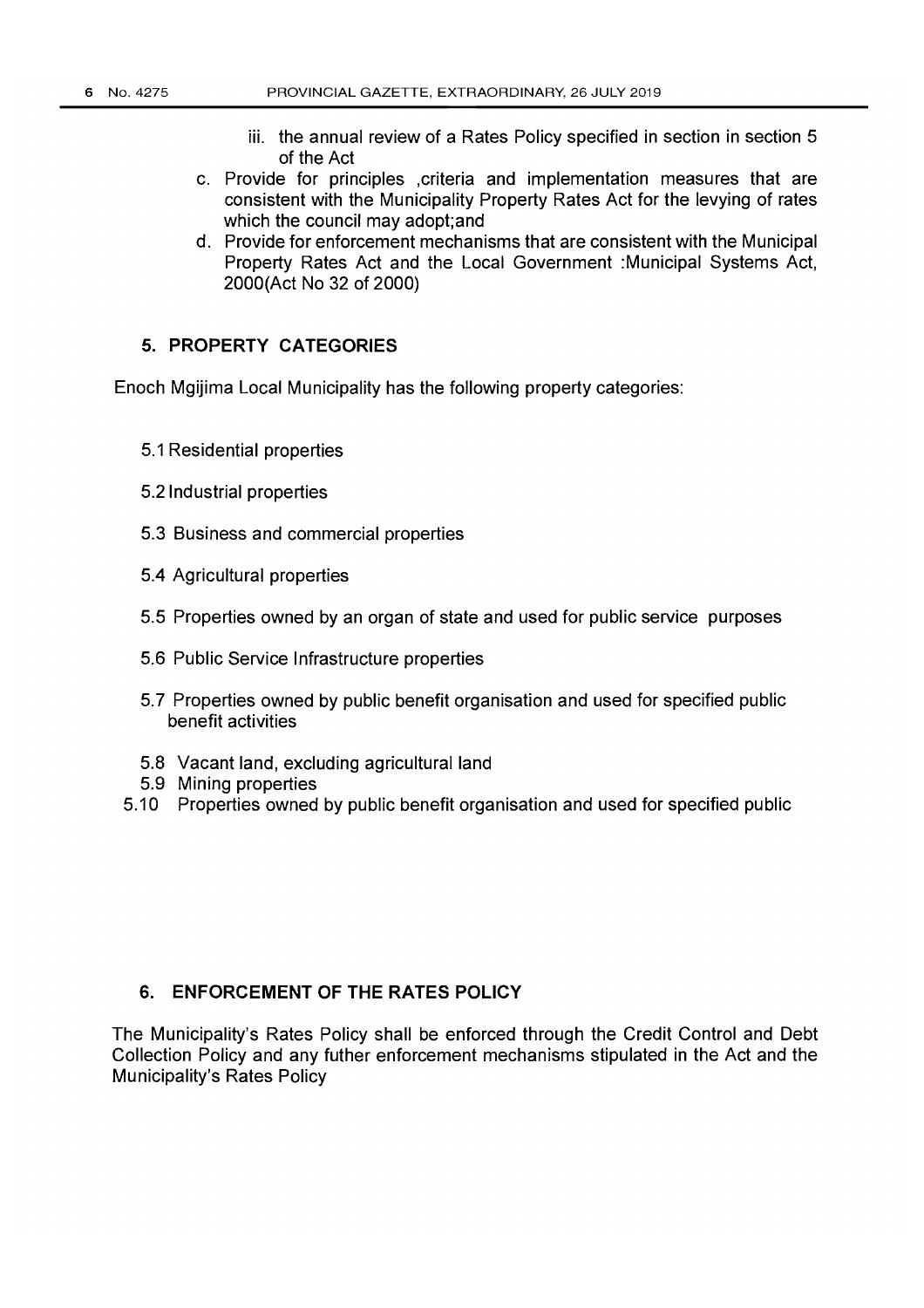## 7. **SHORT TITLE AND COMMENCEMENT**

This By -law is called the Municipal Property Rates By -law ,and takes effect on the date of publication in the Provincial Gazette.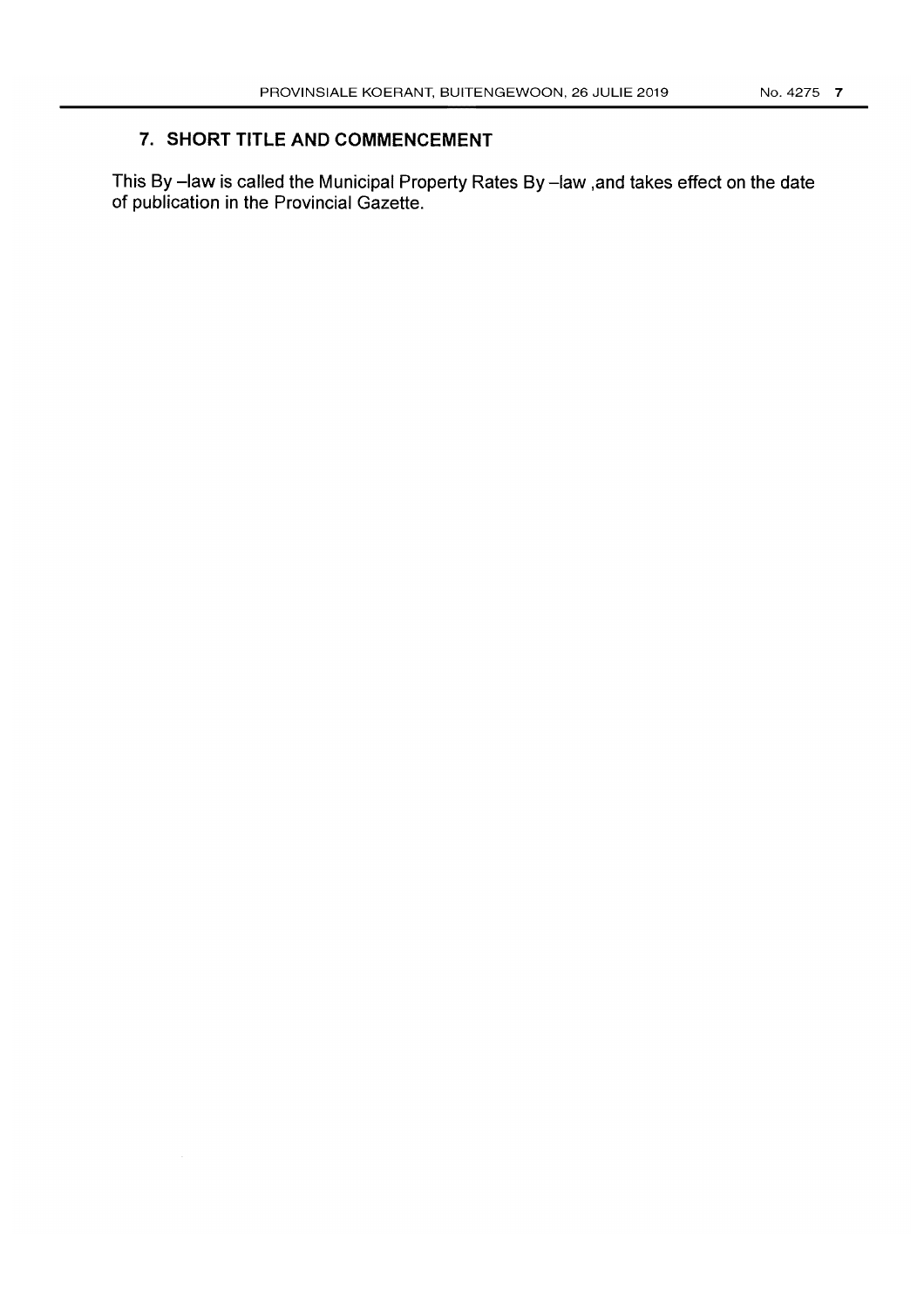

**[NOell MGIJIMI\** 

## **RESOLUTION ON LEVYING PROPERTY RATES IN TERMS OF SECTION 14 OF THE LOCAL GOVERNMENT: MUNICIPAL PROPERTY RATES ACT, 2004. (ACT NO.6 of 2004).**

Notice No. 31/05/2019 **Date: 31 May 2019** 

## **MUNICIPAL NOTICE NO: 31/05/2019**

## **ENOCH MGIJIMA MUNICIPALITY RESOLUTION LEVYING PROPERTY RATES FOR THE FINANCIAL YEAR 1 JULY 2019 TO 30 JUNE 2020**

Notice is hereby given terms of section 14(1) and (2) of the Local Government: Municipal Property Rates Act, 2004; that at its meeting of 20June 2019, the Council resolved by way of council resolution number xxx, to levy the rates on property reflected in the schedule below with effect from 1 July 2019.

| <b>ROPERTY RATES AND LEVIES</b><br>Proposed 2019/20        |            |            |                        |
|------------------------------------------------------------|------------|------------|------------------------|
| <b>General Rate</b>                                        | 2019/2020  | 2018/2019  |                        |
| Domestic (cents in a Rand)                                 | 0.00839055 | 0.00839055 | <b>Cents in a Rand</b> |
| Business/ Commercial (cents in a<br>Rand)                  | 0.01060689 | 0.01060689 | <b>Cents in a Rand</b> |
| Government/ Parastatals (State<br>Owned) (cents in a Rand) | 0.00839202 | 0.00839202 | <b>Cents in a Rand</b> |
| Agricultural (cents in a Rand)                             | 0.00214305 | 0.00214305 | <b>Cents in a Rand</b> |